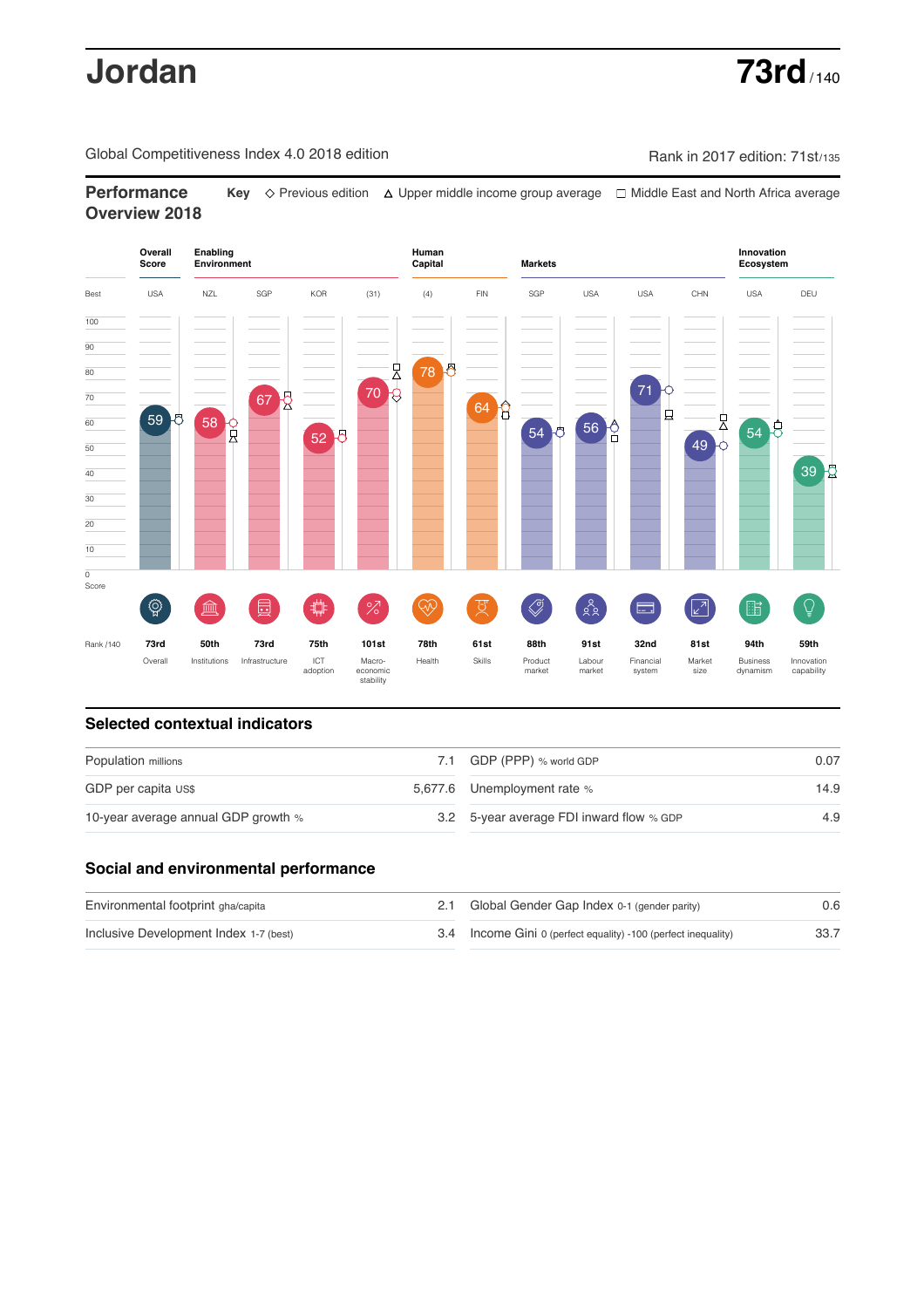## **Jordan 73rd**/140

| <b>Index Component</b>                                                   | Value          | Score *          | Rank/140     | <b>Best Performer</b>       |
|--------------------------------------------------------------------------|----------------|------------------|--------------|-----------------------------|
| Pillar 1: Institutions 0-100 (best)                                      |                | 57.7 ↑           | 50           | <b>New Zealand</b>          |
| 1.01 Organized crime 1-7 (best)                                          | 5.2            | 69.4 $\sqrt{ }$  | 48           | Finland                     |
| 1.02 Homicide rate /100,000 pop.                                         | 1.5            | $96.4$ ↑         | 50           | Multiple (9)                |
| 1.03 Terrorism incidence 0 (very high) -100 (no incidence)               | 98.8           | 98.8 ↑           | 95           | Multiple (24)               |
| 1.04 Reliability of police services 1-7 (best)                           | 5.8            | 80.6 $\sqrt{ }$  | 20           | Finland                     |
| 1.05 Social capital 0-100 (high)                                         | 49.7           | 49.7 ↓           | 75           | Australia                   |
| 1.06 Budget transparency 0-100 (best)                                    | 50.0           | $50.0 =$         | 77           | Multiple (2)                |
| 1.07 Judicial independence 1-7 (best)                                    | 4.9            | 65.8 $\sqrt{ }$  | 35           | Finland                     |
| 1.08 Efficiency of legal framework in challenging regulations 1-7 (best) | 3.9            | 47.7 ↑           | 42           | Finland                     |
| 1.09 Freedom of the press 0-100 (worst)                                  | 41.7           | 58.3 ↑           | 108          | Norway                      |
| 1.10 Burden of government regulation 1-7 (best)                          | 3.6            | 42.9 ↑           | 60           | Singapore                   |
| 1.11 Efficiency of legal framework in settling disputes 1-7 (best)       | 4.4            | 56.3 $\sqrt{ }$  | 37           | Singapore                   |
| 1.12 E-Participation Index 0-1 (best)                                    | 0.48           | 48.3 ↑           | 104          | Multiple (3)                |
| 1.13 Future orientation of government 1-7 (best)                         | 3.9            | 49.1 ↑           | 51           | Singapore                   |
| 1.14 Incidence of corruption 0-100 (best)                                | 48.0           | $48.0 =$         | 52           | New Zealand                 |
| 1.15 Property rights 1-7 (best)                                          | 4.8            | 64.0 ↓           | 42           | Finland                     |
| 1.16 Intellectual property protection 1-7 (best)                         | 4.6            | 60.7 $\sqrt{ }$  | 42           | Finland                     |
| 1.17 Quality of land administration 0-30 (best)                          | 22.5           | $75.0 =$         | 31           | Singapore                   |
| 1.18 Strength of auditing and reporting standards 1-7 (best)             | 5.0            | 66.1 ↑           | 49           | Finland                     |
| 1.19 Conflict of interest regulation 0-10 (best)                         | 3.3            | $33.0 =$         | 131          | Multiple (2)                |
| 1.20 Shareholder governance 0-10 (best)                                  | 4.7            | $47.0 =$         | 90           | Kazakhstan                  |
|                                                                          |                |                  |              |                             |
| 曼<br>Pillar 2: Infrastructure 0-100 (best)                               |                | 66.6 ↑           | 73           | Singapore                   |
| 2.01 Road connectivity index 0-100 (best)                                | 71.6           | $71.6 =$         | 53           | <b>United States</b>        |
| 2.02 Quality of roads 1-7 (best)                                         | 3.9            | 48.9 ↓           | 70           | Singapore                   |
| 2.03 Railroad density km of roads/square km                              | 5.7            | $14.2 =$         | 65           | Multiple (20)               |
| 2.04 Efficiency of train services 1-7 (best)                             | 2.4            | 24.1 ↑           | 99           | Switzerland                 |
| 2.05 Airport connectivity score                                          | 46,927.5       | 51.0 $\sqrt{ }$  | 65           | Multiple (8)                |
| 2.06 Efficiency of air transport services 1-7 (best)                     | 5.2            | 69.5 $\sqrt{ }$  | 40           | Singapore                   |
| 2.07 Liner Shipping Connectivity Index 0-157.1 (best)                    | 29.7           | 29.7 $\sqrt{ }$  | 58           | Multiple (4)                |
| 2.08 Efficiency of seaport services 1-7 (best)                           | 4.2            | 53.8 $\sqrt{ }$  | 64           | Singapore                   |
| 2.09 Electrification rate % pop.                                         | 100.0          | $100.0 =$        | $\mathbf{1}$ | Multiple (66)               |
| 2.10 Electric power transmission and distribution losses % output        | 11.2           | 92.5 $\sqrt{ }$  | 72           | Multiple (9)                |
| 2.11 Exposure to unsafe drinking water % pop.                            | 9.5            | $92.3$ ↑         | 62           | Multiple (23)               |
| 2.12 Reliability of water supply 1-7 (best)                              | 5.0            | 66.3 ↑           | 62           | Switzerland                 |
| ₽<br>Pillar 3: ICT adoption 0-100 (best)                                 |                | 52.3 $\uparrow$  | 75           | Korea, Rep.                 |
| 3.01 Mobile-cellular telephone subscriptions /100 pop.                   | 103.8          | $86.5 =$         | 96           | Multiple (68)               |
| 3.02 Mobile-broadband subscriptions /100 pop.                            | 103.8          | n/a              | 23           | <b>United Arab Emirates</b> |
| 3.03 Fixed-broadband Internet subscriptions /100 pop.                    | 4.8            | $9.7 =$          | 89           | Switzerland                 |
| 3.04 Fibre Internet subscriptions /100 pop.                              | 0.1            | n/a              | 85           | Korea, Rep.                 |
| 3.05 Internet users % pop.                                               | 62.3           | 62.3 ↑           | 63           | Iceland                     |
| <sup>%</sup> Pillar 4: Macroeconomic stability 0-100 (best)              | $\overline{a}$ | 69.9 ↑           | 101          | Multiple (31)               |
| 4.01 Inflation annual % change                                           | 1.3            | 100.0 $\uparrow$ | 1            | Multiple (74)               |
| 4.02 Debt dynamics 0-100 (best)                                          | 39.8           | 39.8 个           | 122          | Multiple (36)               |
| ųÿ<br>Pillar 5: Health 0-100 (best)                                      |                | 78.4 ↓           | 78           | Multiple (4)                |
| 5.01 Healthy life expectancy years                                       | 65.1           | 78.4 ↓           | 77           | Multiple (4)                |
|                                                                          |                |                  |              |                             |
| 성<br>Pillar 6: Skills 0-100 (best)                                       |                | 64.4 $\sqrt{ }$  | 61           | <b>Finland</b>              |
| 6.01 Mean years of schooling Years                                       | 10.3           | $68.7 =$         | 52           | Finland                     |
| 6.02 Extent of staff training 1-7 (best)                                 | 4.1            | 51.6 $\sqrt{ }$  | 60           | Switzerland                 |
| 6.03 Quality of vocational training 1-7 (best)                           | 4.1            | 51.0 $\sqrt{ }$  | 69           | Switzerland                 |
| 6.04 Skillset of graduates 1-7 (best)                                    | 3.9            | 48.7 ↓           | 76           | Switzerland                 |
| 6.05 Digital skills among population 1-7 (best)                          | 4.7            | 62.1 $\uparrow$  | 40           | Sweden                      |
| 6.06 Ease of finding skilled employees 1-7 (best)                        | 4.5            | 58.5 $\sqrt{ }$  | 47           | <b>United States</b>        |
| 6.07 School life expectancy Years                                        | 13.1           | $72.8 =$         | 82           | Multiple (9)                |
| 6.08 Critical thinking in teaching 1-7 (best)                            | 3.7            | 44.6 ↓           | 49           | <b>United States</b>        |
| 6.09 Pupil-to-teacher ratio in primary education Ratio                   | 18.4           | 79.1 ↓           | 69           | Multiple (6)                |